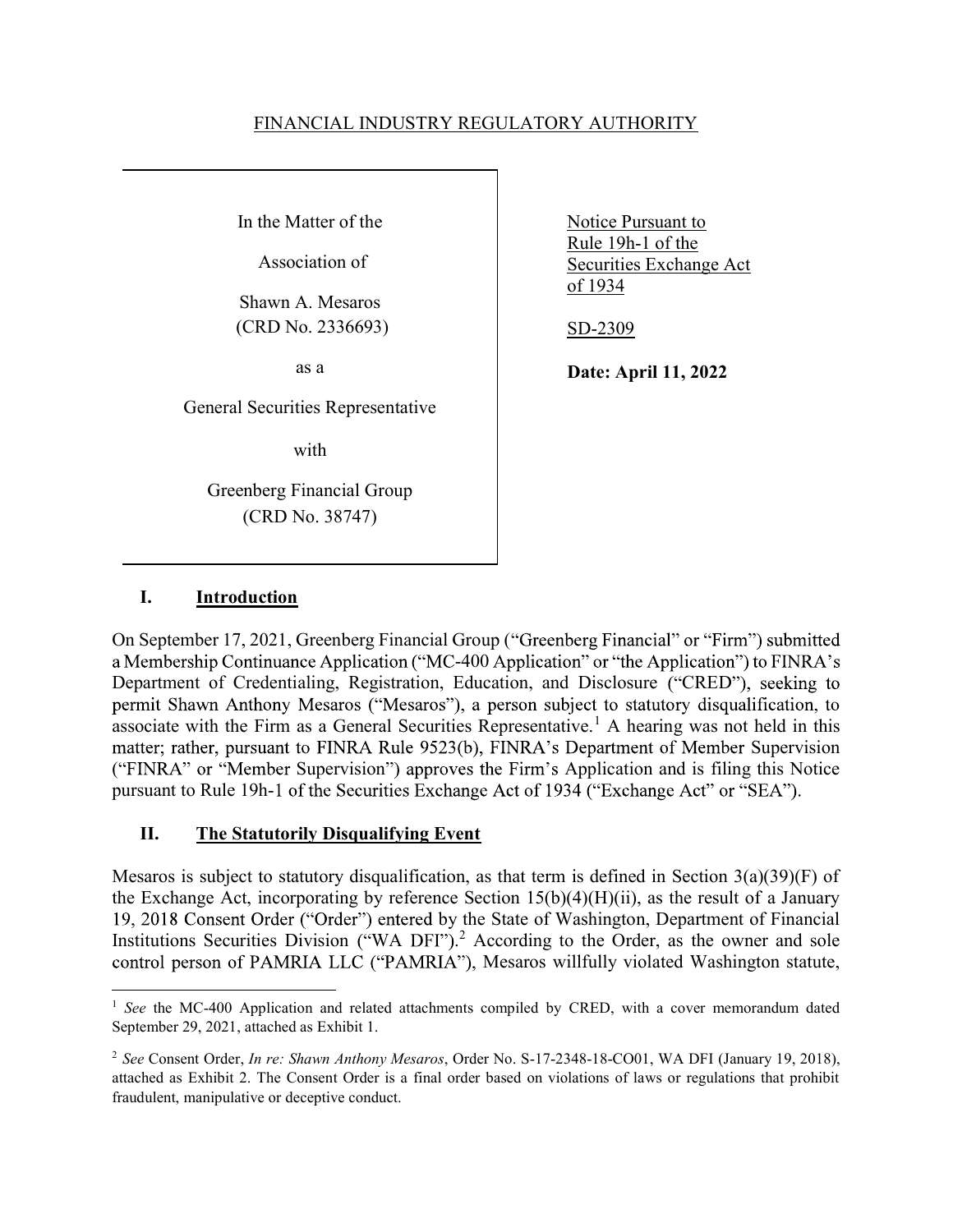RCW 21.20.350<sup>3</sup> by causing PAMRIA to file Form ADV filings, that were materially false or misleading by falsely answering "No" to questions regarding unsatisfied judgments, arbitration claims, and suspension by a self-regulatory organization relating to control persons of PAMRIA and certifying that answer on PAMRIA annual Form ADV Part  $1<sup>4</sup>$  He was also found to have violated WAC 460-24A-205 by failing to promptly file amendments to his Form U4 to disclose outstanding judgments and a suspension by FINRA. $5$ 

Specifically, from 2010 through 2017, Mesaros was subject to outstanding child support obligations, a judgment and decree of foreclosure on a commercial property owned by him, a deficiency judgment related to the aforementioned foreclosure, and a judgment obtained by his former employer Morgan Stanley Smith Barney LLC ("Morgan Stanley") relating to a promissory note.<sup>6</sup> Furthermore, in May 2013, an arbitration award was issued against Mesaros for failing to repay the Morgan Stanley promissory note and he was suspended by FINRA in August 2013, for failing to comply with said award.<sup>7</sup>

As a result of these findings, Mesaros was ordered to cease and desist from violations of RCW 21.20.350 and WAC 460-24A-205, Mesaros' investment adviser representative registration was suspended from December 12, 2017 until January 19, 2018, and he was fined \$5,000 and ordered to reimburse WA DFI  $$1,000$  for investigative costs.<sup>8</sup>

# III. Background Information

## A. Mesaros

# 1. Proposed Duties and Responsibilities

Greenberg Financial proposes to employ Mesaros as a General Securities Representative out of its home office at 4511 North Campbell Avenue, Suite 255, Tucson, Arizona, 85718.<sup>9</sup> Specifically, Greenberg Financial proposes his job duties, in a registered representative capacity, to include marketing the products and services of the Firm, including stocks, bonds, mutual funds and

<sup>&</sup>lt;sup>3</sup> This statute prohibits fraudulent, manipulative or deceptive conduct.

<sup>4</sup> See Exhibit 2 at pp. FINRA00186-187.

<sup>&</sup>lt;sup>5</sup> *Id.* at pp. FINRA00182-183, FINRA00191-192.

 $6$  *Id.* at pp. FINRA00184-186. According to Central Registration Depository ("CRD") Regulatory Archive and Z Records (Occurrence Nos. 1971822, 1971821, 1971820, 1971819 and 1971818), the applicable judgments have been satisfied or removed.

<sup>&</sup>lt;sup>7</sup> See Exhibit 2 at p. FINRA00185. FINRA lifted the suspension on August 15, 2019. See Form U6 filed by FINRA for Occurrence No. 1669959, attached as Exhibit 3.

<sup>&</sup>lt;sup>8</sup> See Exhibit 2 at pp. FINRA00192-193. Mesaros paid the fine and costs. See Correspondence from WA DFI Chief of Enforcement dated January 31, 2022, attached as Exhibit 4.

<sup>&</sup>lt;sup>9</sup> See Exhibit 1 at p. FINRA00214, response 6. See also Letter from Greenberg Financial to FINRA dated January 4, 2022 at p. 1, A-1, attached as Exhibit 5.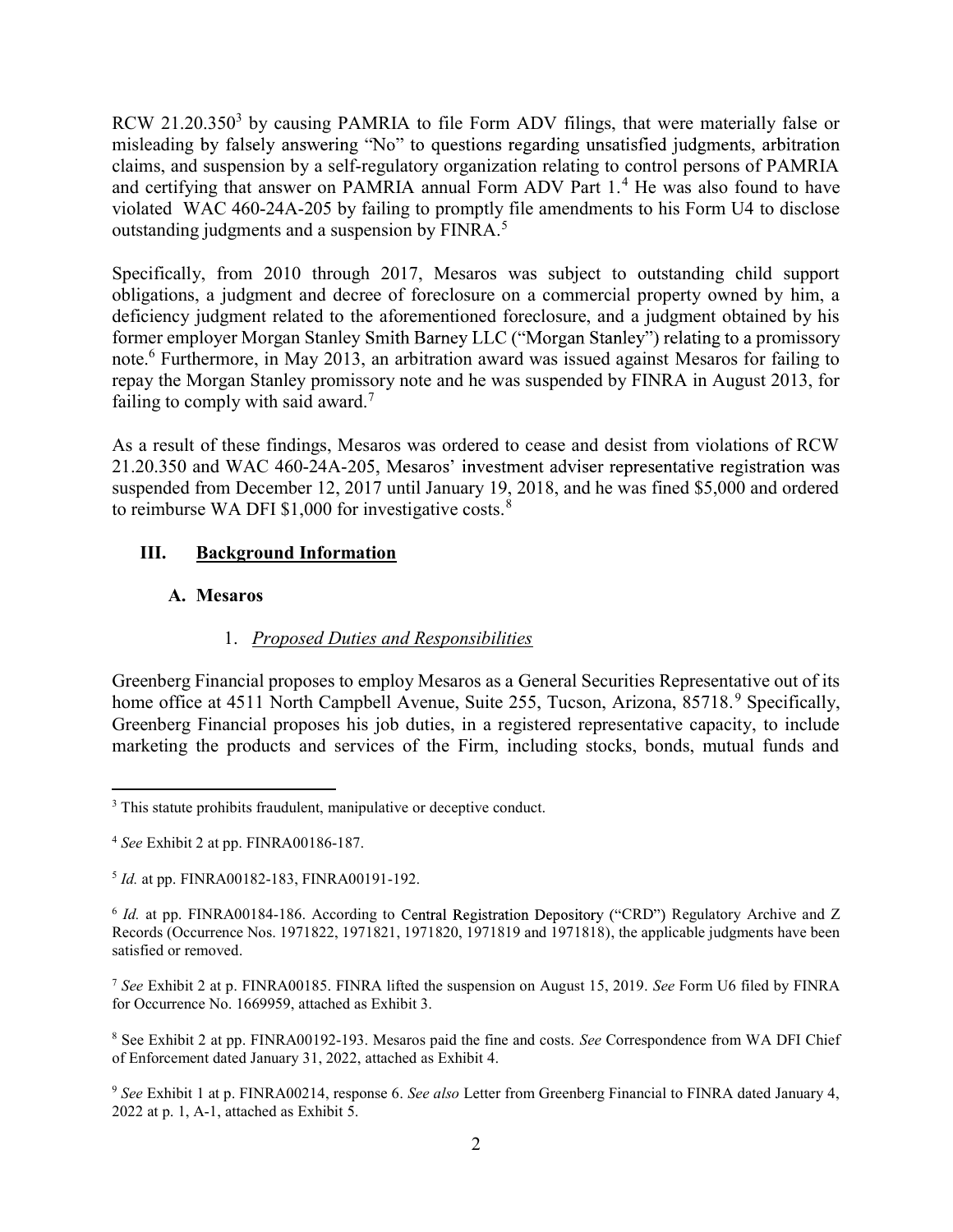managed accounts, and managing and growing retail securities clients.<sup>10</sup> It is not contemplated that Mesaros would become a partner or owner of the Firm and he will not have any supervisory duties. $11$ 

Mesaros' "compensation will be fee based for fee-based relationships and commission based for 12

# 2. Registration

Mesaros first entered the securities industry by passing the General Securities Representative Examination (Series 7) and Uniform Securities Agent State Law Examination (Series 63) in May 1993.<sup>13</sup> He requalified for both examinations in December 2019 and May 2020, respectively.<sup>14</sup> He later passed the Uniform Investment Adviser State Law Examination (Series 65) in November 1993, Futures Managed Funds Examination (Series 31) in September 2003, and General Securities Sales Supervisor Examination (Series 9 and 10) in March 2009.<sup>15</sup> Lastly, Mesaros recently passed the Securities Industry Essential ("SIE") Examination in October 2019.<sup>16</sup>

## 3. Employment History

Mesaros has been associated with the following firms during the following periods:  $17$ 

| Employer                                  |
|-------------------------------------------|
| Greenberg Financial                       |
| Newbridge Securities Corporation          |
| Boustead Securities, LLC                  |
| Westpark Capital, Inc.                    |
| Morgan Stanley Smith Barney <sup>18</sup> |
| Citigroup Global Markets, Inc.            |
| Morgan Stanley DW Inc.                    |
| Wedbush Morgan Securities Inc.            |

Period of Employment August  $2021$  – Present August  $2021 -$ August 2021 April  $2021 - May 2021$ November 2019 – January 2021 June  $2009 - May 2010$ November 2005 - June 2009 April 1997 – November 2005 May 1995 – April 1997

<sup>13</sup> See CRD Snapshot for Shawn Mesaros, extracted January 31, 2022, at p. 17, attached as Exhibit 6.

 $14 \, Id.$ 

 $\overline{a}$ 

 $15$  *Id.* 

 $16$  *Id.* 

<sup>&</sup>lt;sup>10</sup> See Exhibit 1 at p. FINRA00213, response 3. See also Exhibit 5 at p. 1, A-1 & 2.

<sup>&</sup>lt;sup>11</sup> See Exhibit 1 at p. FINRA00213, response 1.

 $12$  *Id.* at response 5.

 $17$  *Id.* at pp. 4-11.

<sup>&</sup>lt;sup>18</sup> Mesaros was discharged from this firm for use of outdated marketing materials without prior approval.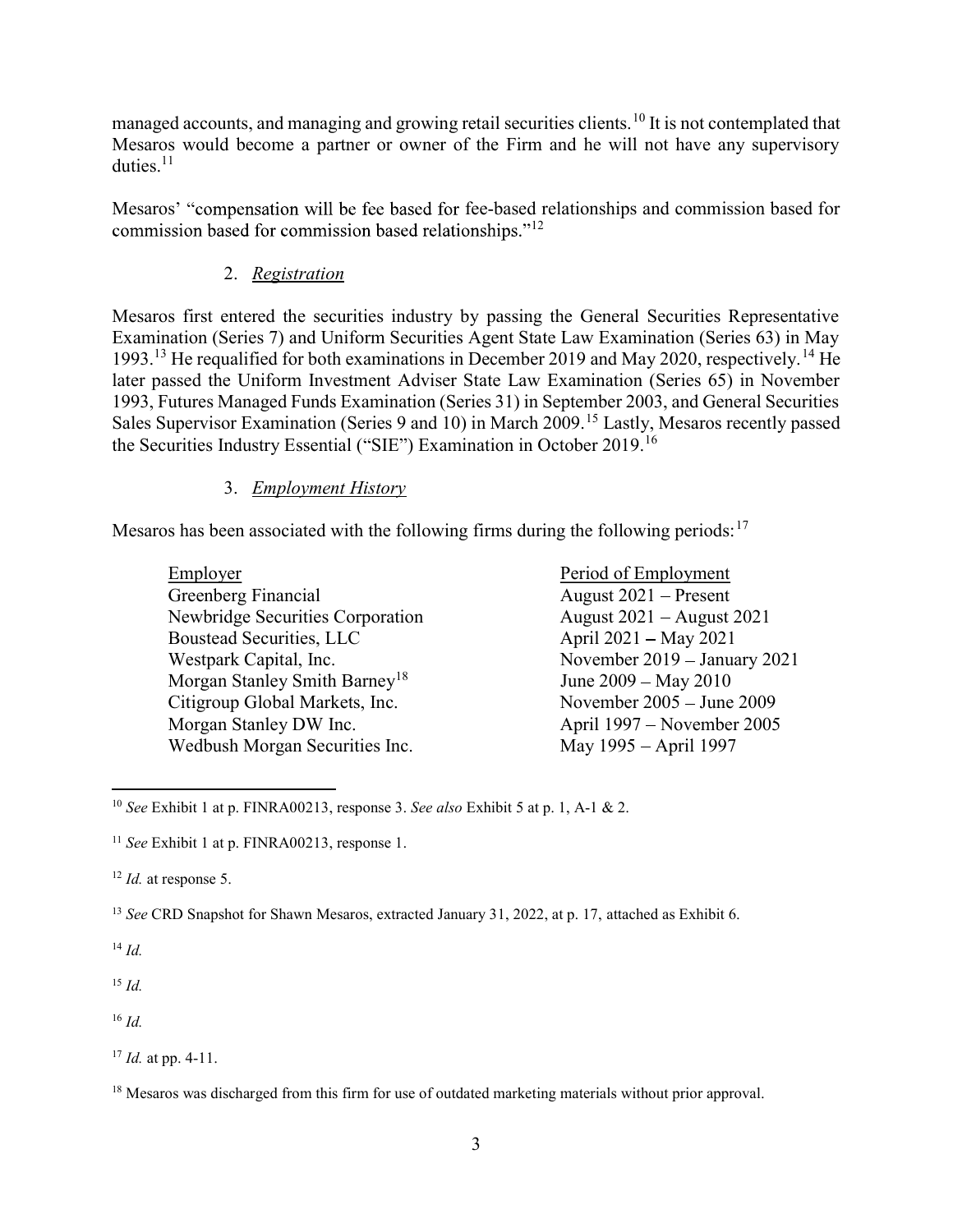| Prudential Securities Inc. <sup>19</sup> |
|------------------------------------------|
| Burnett, Grey & Co., Inc.                |

September 1993 – April 1995 t, Grey & Co., Inc. April 1993 – July 1993

Mesaros is currently managing PAMRIA, a registered investment advisor, through which he manages retail client assets.<sup>20</sup> After Mesaros is permitted to associate with the Firm, he will cease his association with PAMRIA and transfer the client assets to Greenberg.<sup>21</sup>

### 4. Outside Business Activities ("OBAs")

CRD does not indicate that Mesaros engages in any OBAs.<sup>22</sup>

## 5. Recent Regulatory and Disciplinary History

Apart from the disqualifying event, Member Supervision is not aware of any other recent disciplinary or regulatory proceedings, criminal events, complaints, or arbitrations against Mesaros.

## 6. Prior SEA Rule 19h-1 and 19d-1 Notices

Mesaros has no previous approvals or denials pursuant to Exchange Act Rules 19h-1 or 19d-1.

### B. The Firm

Greenberg Financial is based in Tucson, Arizona and has been a member of FINRA since July 1997.<sup>23</sup> According to its CRD Record, the Firm has one Office of Supervisory Jurisdiction ("OSJ"), and three non-registered office locations.<sup>24</sup> Greenberg Financial employs eight registered representatives, four of whom are registered principals, four registered representatives/investment adviser representatives, and two non-registered fingerprinted persons.<sup>25</sup> The Firm does not currently employ any other statutorily disqualified individuals.<sup>26</sup>

 $^{25}$  Id.

 $\overline{a}$ 

 $^{26}$  *Id.* 

<sup>&</sup>lt;sup>19</sup> Mesaros was permitted to resign pursuant to a mutual agreement.

<sup>20</sup> See Exhibit 5 at p. 4, A-11 & 12. Mesaros is 75% or more owner of PAMRIA. See IARD Excerpt - Direct Owners/Executive Officers, attached as Exhibit 7.

<sup>&</sup>lt;sup>21</sup> See Exhibit 5 at p. 4, A-11.

 $22$  See Exhibit 6 at p. 16.

<sup>&</sup>lt;sup>23</sup> See CRD Snapshot for the Firm at p. 3, attached as Exhibit 8.

 $24$  This information was confirmed through a review of CRD records last performed on February 7, 2022.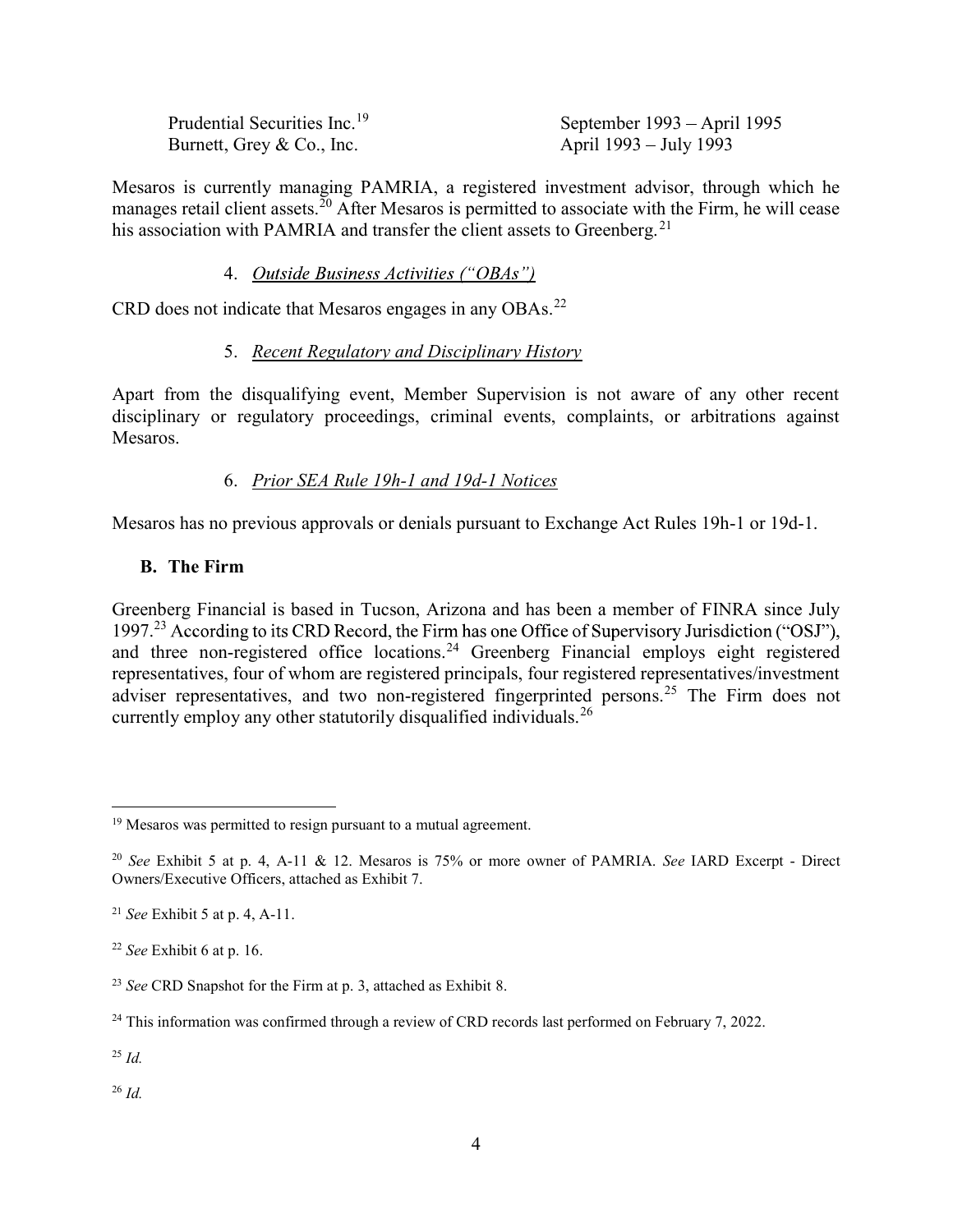The Firm is engaged in the following lines of business:<sup>27</sup> broker or dealer retailing corporate equity securities over-the-counter; broker or dealer selling corporate debt securities; mutual fund retailer; U.S. government securities broker; municipal securities broker; broker or dealer selling variable life insurance or annuities; put and call broker or dealer or option writer; investment advisory services; and engages in other securities business as a registered investment adviser.<sup>28</sup>

# 1. Recent FINRA Examinations

In the past two years, Greenberg Financial was the subject of one routine examination completed in September 2021, which resulted in a cautionary action citing four (4) exceptions involving failure to file an accurate Form CRS; failure to prominently display the Form CRS on the Firm's website; failure to maintain a record date of delivery of Form CRS in at least 152 instances; and, the Firm's Written Supervisory Procedures ("WSPs") failed to meet standards set forth in Regulation Best Interest.<sup>29</sup> The Firm amended its procedures, Form CRS, and its website to address the examination findings.<sup>30</sup>

The Firm has not been subject to any non-routine examinations that resulted in disciplinary actions in the last two years.

# 2. Regulatory Actions

Member Supervision is not aware of any recent regulatory matters.<sup>31</sup>

# IV. Proposed Supervision

# A. Primary Supervisor – Dean Greenberg (CRD No. 1186469)

The primary supervisor proposed by the Firm is Dean Greenberg ("Greenberg").<sup>32</sup> Greenberg and Mesaros will work at the same office location, 4511 North Campbell Avenue, Suite 255, Tucson, Arizona, 85718.<sup>33</sup> Greenberg currently supervises the Firm's CCO Susan Maxwell (CRD No.

 $\overline{a}$ <sup>27</sup> See CRD Excerpt for Firm – Types of Business and Other Business Descriptions, attached as Exhibit 9.

 $28 \, Id$ 

<sup>&</sup>lt;sup>29</sup> See Disposition Letter dated September 7, 2021, Examination Report for Examination 20210693666 dated August 17, 2021, and Firm's Response dated August 31, 2021, attached collectively as Exhibit 10.

<sup>&</sup>lt;sup>30</sup> See Firm Response at Exhibit 10.

<sup>&</sup>lt;sup>31</sup> Staff notes Greenberg Financials' 2010 Letter of Acceptance Waiver and Consent ("AWC") entered into with FINRA regarding books and records failures. The Firm was censured, fined \$12,500 and required to revise its WSPs. Staff confirmed that the Firm complied with the imposed sanctions. See FINRA AWC No. 20060058223, executed by the Firm on May 10, 2010 and accepted by FINRA on May 28, 2010, attached as Exhibit 11.

 $32$  See Exhibit 1 at pp. FINRA00214-215, response 1 and p. 249, item 4.

<sup>33</sup> Id. at pp. FINRA00215, 249.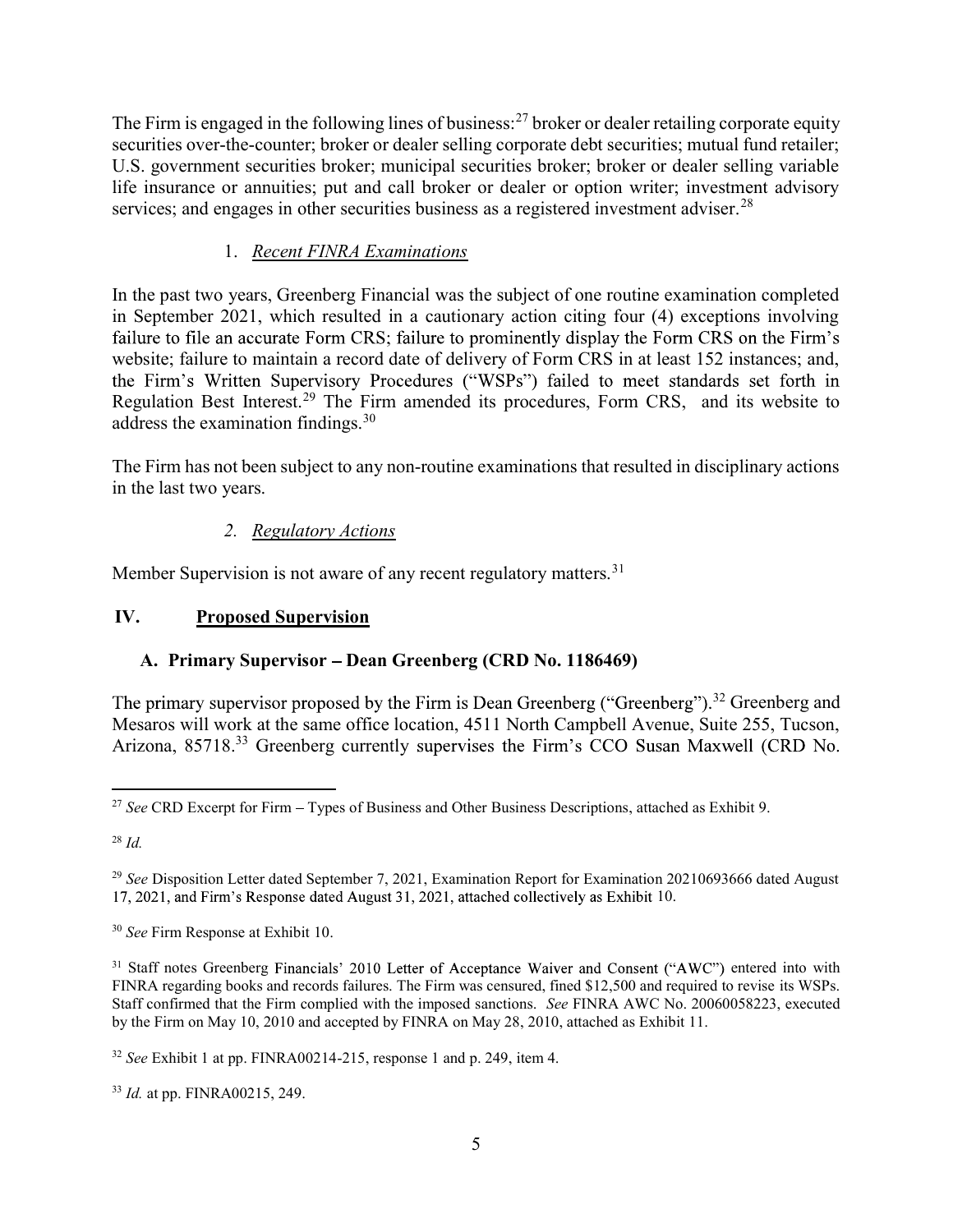4005580) and the proposed alternate supervisor David Sherwood (CRD No. 1024893).<sup>34</sup> The Firm has represented that as the sole owner Greenberg is responsible for the broker-dealer and the registered investment advisor, and he has been growing and supervising his own office since 1988.<sup>35</sup> Greenberg represents that, in his role as the President of the Firm, he has reviewed and approved the supervision plans of two registered representatives that were required to be on heightened supervision.<sup>36</sup> The Firm further represents that both were completed with no issues.<sup>37</sup> The Firm has represented that Greenberg is not related by blood or marriage to Mesaros.<sup>38</sup>

# 1. Registration

Greenberg qualified as a General Securities Representative (Series 7) in October 1983 and passed the Uniform Securities Agent State Law Examination (Series 63) in October 1984.<sup>39</sup> He later qualified as a General Securities Principal (Series 24) in August 1994, Municipal Securities Principal Examination (Series 53) in July 1995, and a Registered Options Principal (Series 4) in October 1995.<sup>40</sup>

# 2. Employment History

Greenberg has been associated with the following firms during the following periods:  $41$ 

Employer Period of Employment

| Greenberg Financial                                      | March 1995 – Present        |
|----------------------------------------------------------|-----------------------------|
| Birchtree Financial Services, Inc.                       | April 1990 – September 1997 |
| John Hancock Mutual Life Insurance Company <sup>42</sup> | July 1991 – November 1992   |
| Boucher, Oehmke & Company                                | December 1987 – March 1990  |
| J.C. Bradford & Company                                  | October 1984 – October 1989 |

 $\overline{a}$  $34$  *Id.* at p. FINRA00215, response 8. See also Exhibit 5 at p. 2, SP-A1.

 $37$  Id.

 $35$  See Exhibit 5 at p. 2, SP-A1.

 $36$  *Id.* at p. 2, SP-A1 & 2.

<sup>38</sup> See Exhibit 1 at p. FINRA00214, response 3.

<sup>&</sup>lt;sup>39</sup> See CRD Snapshot for Greenberg, extracted on February 23, 2022, at p. 9, attached as Exhibit 12.

<sup>&</sup>lt;sup>40</sup> Id. Greenberg was given credit for the SIE Exam in October 2018. See also FINRA Regulatory Notice 17-30, available at https://www.finra.org/rules-guidance/notices/17-30.

 $41$  See Exhibit 12 at pp. 4-11.

<sup>42</sup> Greenberg was terminated for lack of production.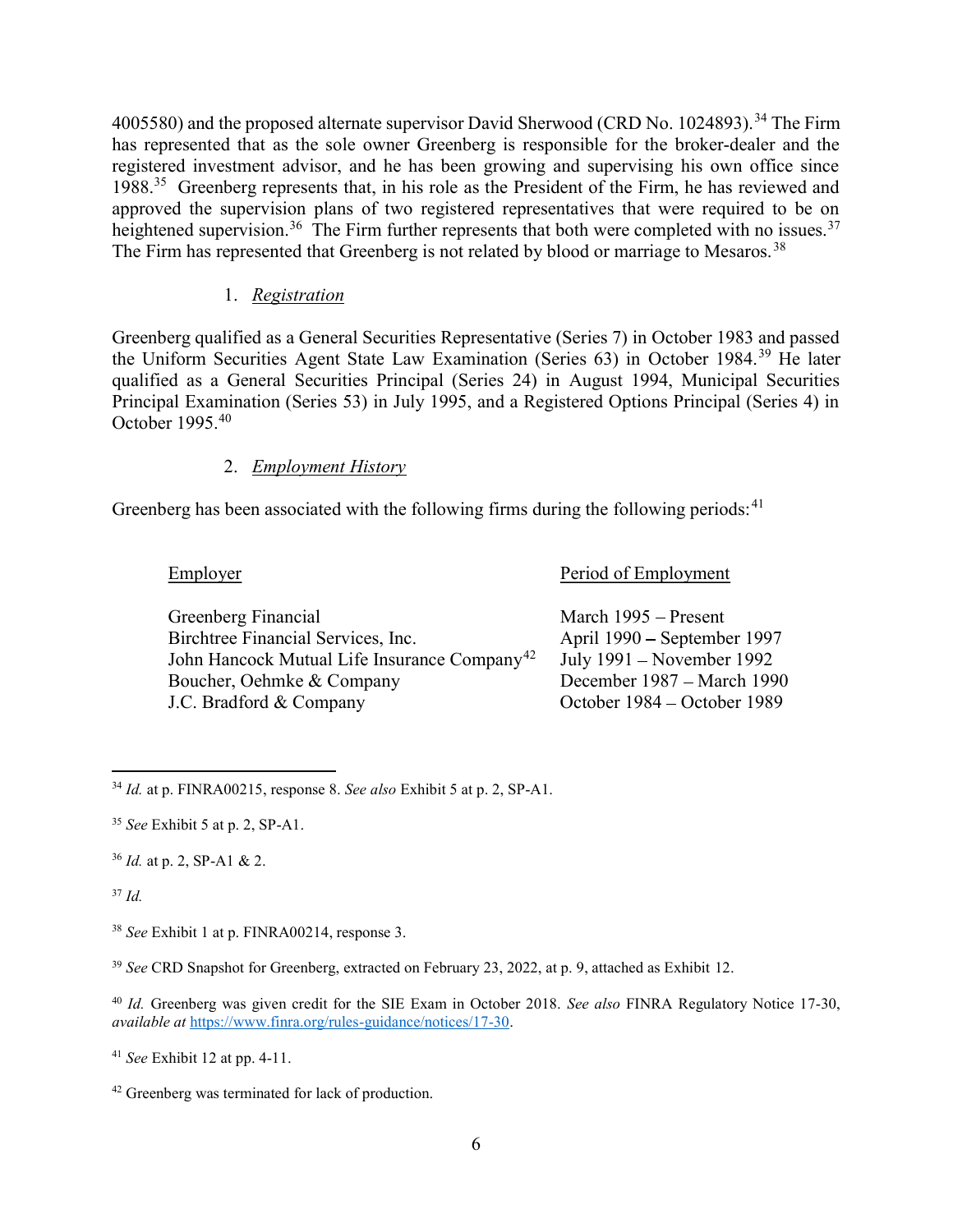### 3. Recent Regulatory and Disciplinary History

Member Supervision is not aware of any recent disciplinary or regulatory proceedings, complaints, or arbitrations against Greenberg.<sup>43</sup>

## 4. OBAs

CRD indicates that Greenberg is a 50% owner of Campbell Financial Plaza LLC, which owns the office building in which the Firm is a tenant.<sup>44</sup>

# B. Alternate Supervisor - David Sherwood (CRD No. 1024893)

The alternate supervisor proposed by the Firm is David Sherwood ("Sherwood").<sup>45</sup> Sherwood and Mesaros will work at the same office location, 4511 North Campbell Avenue, Suite 255, Tucson, Arizona, 85718.<sup>46</sup> The Firm represents that "Sherwood oversees the daily supervision of four registered representatives."<sup>47</sup> Sherwood directly reports to Greenberg and reviews all incoming account paperwork, oversees all client servicing requests, and works with the CCO in overseeing compliance with social media and recruiting.<sup>48</sup> The Firm has represented that Sherwood is not related by blood or marriage to Mesaros.<sup>49</sup>

## 1. Registration

Sherwood qualified as a General Securities Representative (Series 7) in December 1981 and passed the Uniform Securities Agent State Law Examination (Series 63) in December 1981.<sup>50</sup> He later passed the National Commodities Futures Exam (Series 3) in July 1991 and the Uniform Investment Adviser Law Examination (Series 65) in April 2002.<sup>51</sup> He qualified as a General Securities Principal (Series 24) and passed the Equity Trader Examination (Series 55) in October 2008, and qualified as a Registered Options Principal (Series 4) in November 2008.<sup>52</sup>

 $51$  Id.

<sup>&</sup>lt;sup>43</sup> Staff notes that Greenberg has three aged customer complaints on his current CRD Disclosure Summary. See Exhibit 12 at pp. 13-19.

 $44$  See Exhibit 12 at p. 8.

<sup>45</sup> See Exhibit 1 at pp. FINRA00214-215, response 2 and p. 249, item 9.

<sup>46</sup> Id. at pp. FINRA00215, 249.

<sup>&</sup>lt;sup>47</sup> Id. at p. FINRA00215, response 8. See also Exhibit 5 at p. 2, SP-A1.

<sup>48</sup> See Exhibit 5 at p. 2, SP-A1.

<sup>49</sup> See Exhibit 1 at p. FINRA00214, response 3.

<sup>50</sup> See CRD Snapshot for Sherwood, extracted on March 8, 2022, at pp. 9-10, attached as Exhibit 13.

<sup>&</sup>lt;sup>52</sup> Id. Sherwood was given credit for the SIE Exam in October 2018. See also FINRA Regulatory Notice 17-30, available at https://www.finra.org/rules-guidance/notices/17-30.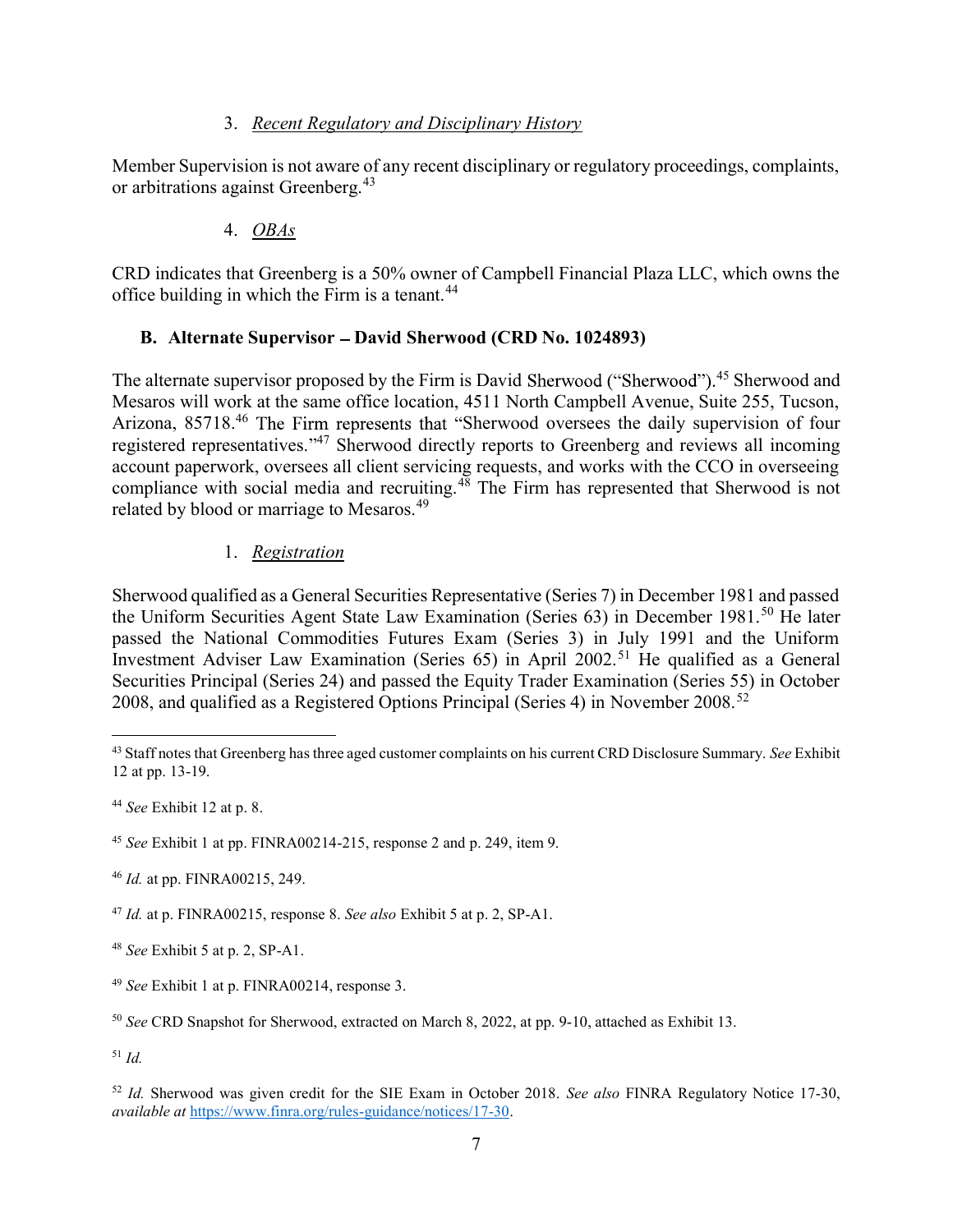### 2. Employment History

Sherwood has been associated with the following firms during the following periods:  $53$ 

| Employer                                   | Period of Employment         |
|--------------------------------------------|------------------------------|
| Greenberg Financial                        | March 2002 – Present         |
| RBC Dain Rauscher Inc. <sup>54</sup>       | May 1998 – February 2002     |
| Prudential Securities Inc.                 | February 1993 – May 1998     |
| Merrill Lynch, Pierce, Fenner & Smith Inc. | October 1987 – February 1993 |
| E.F. Hutton & Company, Inc. <sup>55</sup>  | October 1981 – October 1987  |

### 3. Recent Regulatory and Disciplinary History

Member Supervision is not aware of any recent disciplinary or regulatory proceedings, complaints, or arbitrations against Sherwood.<sup>56</sup>

### 4. Outside Business Activities ("OBAs")

CRD does not indicate that Sherwood engages in any OBAs.<sup>57</sup>

## C. Proposed Plan of Heightened Supervision ("Supervision Plan")

Greenberg Financial has agreed to the following Supervision Plan:<sup>58</sup>

- 1. The written supervisory procedures for Greenberg Financial will be amended to incorporate this Supervision Plan for the supervision of Mesaros. Greenberg is the primary supervisor responsible for Mesaros. Greenberg will sign a copy of the Supervision Plan, acknowledging his receipt and acceptance of it.
- 2. If Greenberg is to be on vacation or out of the office for an extended period, Sherwood will act as Mesaros' interim supervisor.
- 3. Mesaros will be supervised by Greenberg or Sherwood in the Firm's main office.

<sup>53</sup> See Exhibit 13 at pp. 3-8.

<sup>&</sup>lt;sup>54</sup> Sherwood was discharged due to a difference in investment philosophies.

<sup>55</sup> See CRD Excerpt - Legacy Employment History, attached as Exhibit 14.

<sup>56</sup> Staff notes that Sherwood has several aged disclosures (eight (8) customer complaints, a termination, and a criminal matter) on his current CRD Disclosure Summary. See Exhibit 13 at pp. 14-37.

<sup>57</sup> See Exhibit 13 at p. 9.

<sup>&</sup>lt;sup>58</sup> See Greenberg Financial's Consent to Plan of Heightened Supervision dated April 5, 2022, attached as Exhibit 15.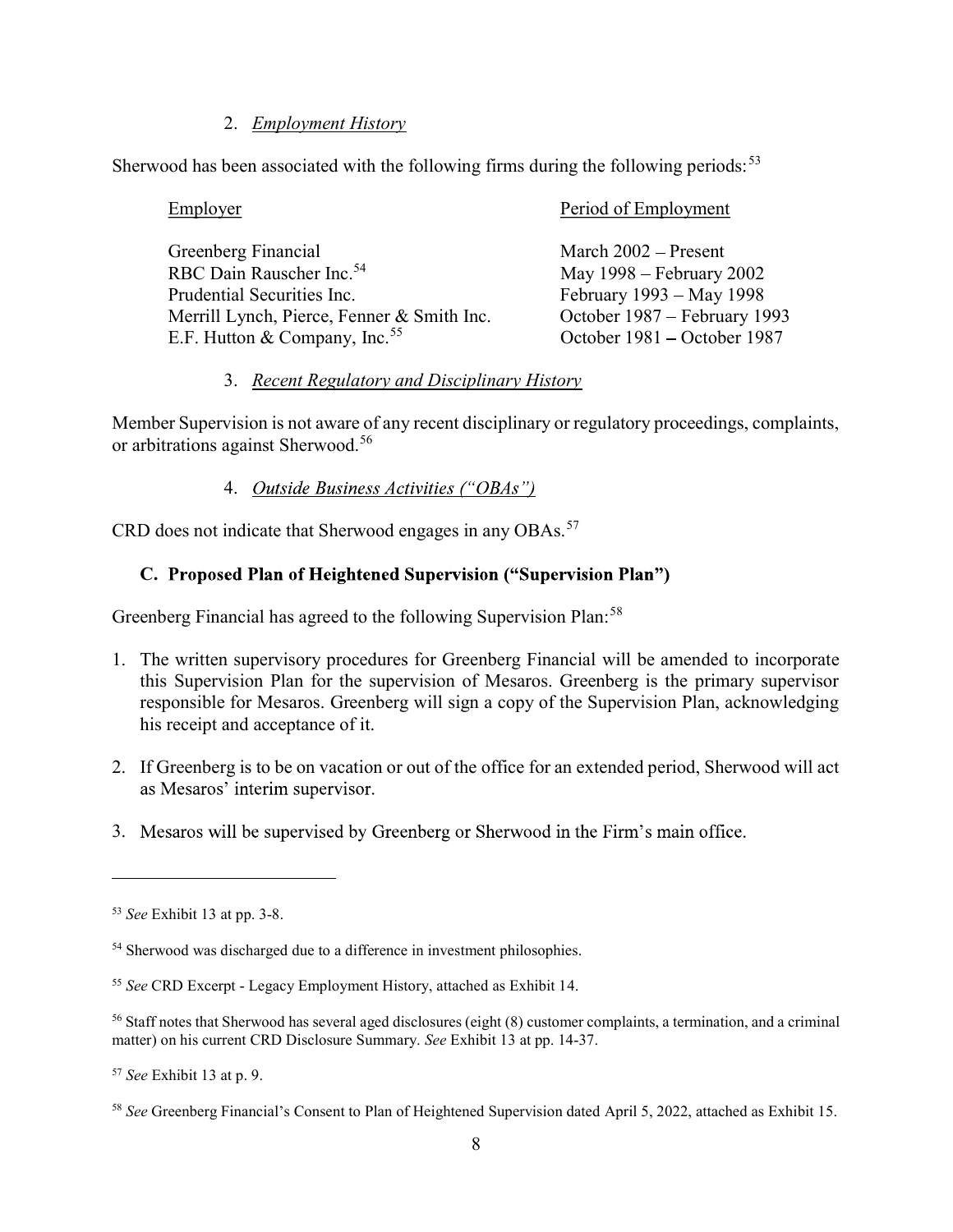- 4. Mesaros will not maintain discretionary brokerage accounts.
- 5. Mesaros will not act in a supervisory capacity.
- 6. Greenberg will review and pre-approve each securities account, prior to opening of the account by Mesaros. Account paperwork will be documented as approved with a date and signature and maintained in a segregated file for ease of review during any FINRA examination.
- 7. All of Mesaros' outgoing emails will be blind copied to Greenberg and reviewed by Greenberg within one business day. Greenberg will also review all of Mesaros' incoming emails within one business day. Greenberg will review any other written correspondence directed to, authorized by, or sent by Mesaros within one business day of receipt or transmission of said correspondence. Records of such reviews will be kept segregated for ease of review during any FINRA examination.
- 8. Prior to Mesaros' dissemination of any marketing materials to current or potential customers, the materials shall be reviewed and approved by Greenberg. Records of such reviews and approvals will be kept segregated for ease of review during any FINRA examination.
- 9. Mesaros will not have the ability to place orders, any orders will be placed by Greenberg or Sherwood. All trades placed on behalf of Mesaros by Greenberg or Sherwood will be documented and maintained in a segregated file for ease of review during any FINRA examination.
- 10. All complaints pertaining to Mesaros, whether verbal or written, will be immediately referred to Greenberg for review, and then to the Compliance Department. Greenberg will prepare a memorandum to the file with full details as to the review, investigation and resolution of the matter. Documents pertaining to these complaints will be kept segregated for ease of review during any FINRA examination.
- 11. On a monthly basis, Greenberg will utilize LexisNexis, or a comparable legal search engine, to conduct a review of Mesaros' liens, judgments, and other reportable matters. This review will include liens, judgments, and other reportable matters  $(e.g.,\)$  outside business activities). Greenberg will ensure that Mesaros has complied with his regulatory disclosure obligations. Records of all search results and reviews will be kept segregated for ease of review during any FINRA examination.
- 12. On a quarterly basis (March 31st, June 30th, September 30th, and December 31st), Mesaros shall sign an attestation that he has reviewed his Form U4, and that all his answers are complete, accurate, and were made in a timely manner. The Firm shall maintain and keep segregated all attestations for ease of review during any FINRA examination.
- 13. Greenberg must certify quarterly to the Chief Compliance Officer for the Firm that Greenberg and Mesaros are in compliance with all of the conditions of the Supervision Plan. These certifications will be kept segregated for the ease of review during any FINRA examination.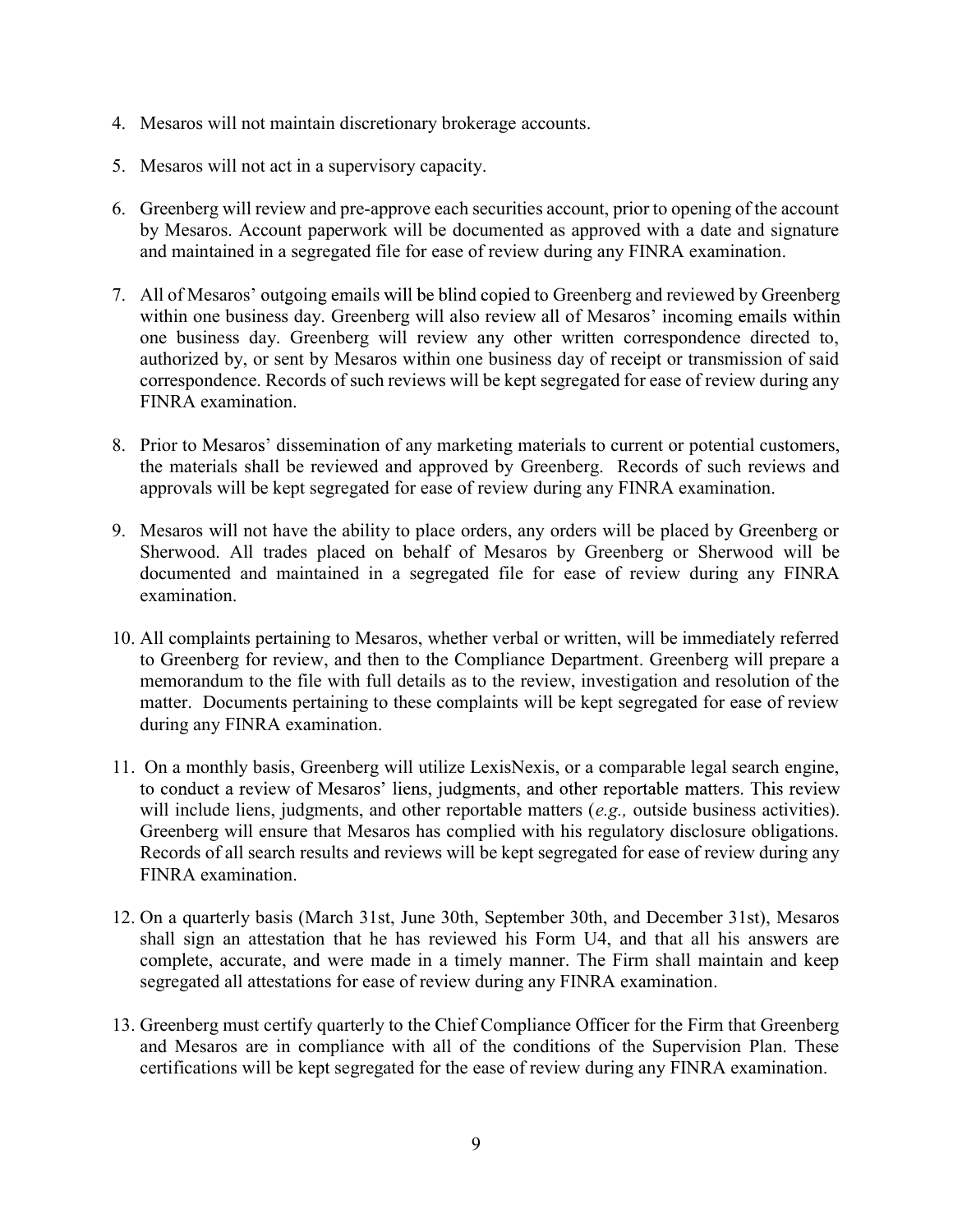14. The Firm must obtain prior approval from FINRA Member Supervision if it wishes to change Mesaros' primary or alternate supervisors or if the Firm wishes to change any provision of this Supervision Plan. The Firm will submit any proposed changes or other requested information under this Supervision Plan to FINRA's SD Group at  $SDMailbox@FINRA.org$ .

## V. Discussion

After a careful review of the entire record in this matter, FINRA recommends approval of Greenberg Financial's Application to permit the association of Mesaros as a General Securities Representative, subject to the supervisory terms and conditions outlined herein.

In approving the Firm's Application, Member Supervision considers whether it is consistent with public interest and does not create an unreasonable risk of harm to the market or investors to permit a disqualified person's continued association with a member firm. See FINRA By-Laws, Art. III, Sec. 3(d); cf. Frank Kufrovich, 55 S.E.C. 616, 624 (2002) (holding that FINRA "may deny an application by a firm for association with a statutorily-disqualified individual if it determines that employment under the proposed plan would not be consistent with the public interest and the protection of investors"). Typically, factors that bear on FINRA's assessment include, among other things, the nature and gravity of the disqualifying event, the length of time that has elapsed since the disqualifying event, whether any intervening misconduct has occurred, whether the disqualified person has other regulatory history, any other mitigating or aggravating circumstances that may exist, the nature of the securities-related activities proposed in the application, and the disciplinary history and industry experience of both the member firm and the proposed supervisor of the disqualified person.

FINRA recognizes that Mesaros engaged in serious misconduct in certifying PAMRIA's numerous annual Form ADV filings, which were materially false or misleading, and failing to promptly file amendments to his Form U4. However, Member Supervision found no evidence that Mesaros has engaged in any intervening misconduct since the time of the disqualifying event. Furthermore, the Firm has represented to FINRA that all of the judgments underlying the WA DFI's Order dated January 19, 2018 have been resolved and that there are no judgments or liens reported on Mesaros' credit bureau as of January 2022.<sup>59</sup> The FINRA suspension of Mesaros noted in the WA DFI Order, for failing to comply with the arbitration award in relation to the Morgan Stanley promissory note, was lifted on August 15, 2019.<sup>60</sup> Additionally, WA DFI weighed the gravity of Mesaros' certifications of PAMRIA materially false or misleading Form ADV filings and failure to amend his Form U4 and concluded the suspension from December 12, 2017 until January 19, 2018, fine of \$5,000, and investigative costs of \$1,000 were appropriate sanctions. See William J. Haberman, Exchange Act Release No. 40673, 1998 SEC LEXIS 2466, at \*9 (November 12,1998) (finding that the sentence imposed on a statutorily disqualified person "may properly indicate the seriousness of [the] offense"). After serving his brief suspension and paying the fine and investigative costs,<sup>61</sup> Mesaros was allowed to resume his investment adviser activities in the State

 $\overline{a}$  $59$  See Exhibit 5 at p. 3, A-9. See also supra n. 6.

<sup>60</sup> See Exhibit 3.

<sup>61</sup> See Exhibit 4.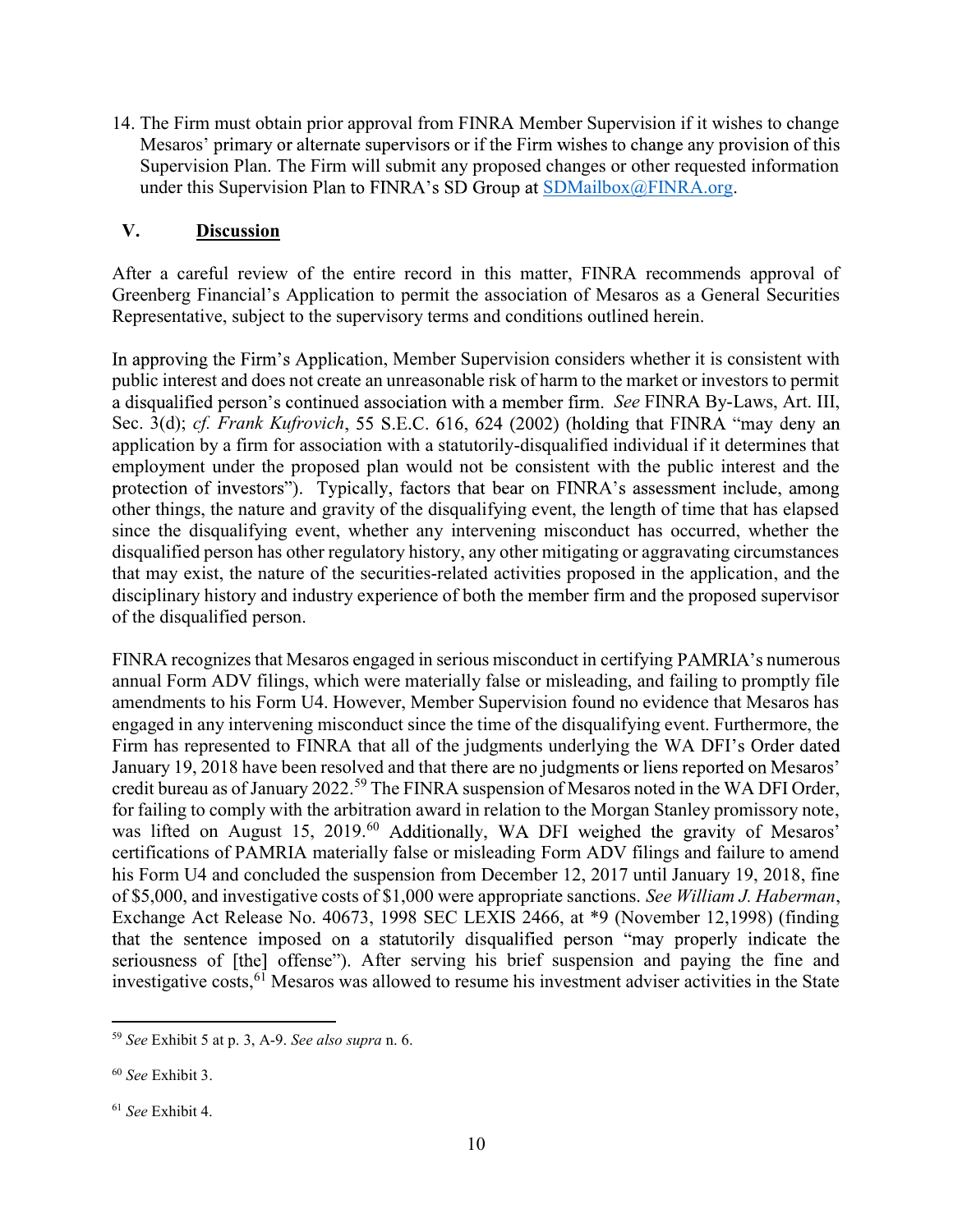of Washington, with no additional restrictions or limitations placed on his investment advisor activities. Further, Mesaros has continued these activities and Member Supervision is not aware of any further disciplinary or regulatory proceedings.

When employing a disqualified individual, a firm must prove that it will be able to adequately supervise that individual. To do so, the firm must establish a stringent plan of heightened supervision and show that it will be able to effectively implement such plan. See Timothy H. Emerson, Jr., Exchange Act Rel. No. 60328, 2009 SEC LEXIS 2417 (July 17, 2009). In the instant case, the Firm has agreed to a stringent plan of heightened supervision and proposed supervisors, Greenberg and Sherwood, who are qualified and experienced principals to implement the plan. Collectively, Greenberg and Sherwood have over 70 years of industry experience.<sup>62</sup> The Firm further represents that Greenberg, in his role as President at the Firm, has experience with individuals on heightened supervision plans; both completed with no incidents. The Supervision Plan itself contains provisions that address Mesaros' previous misconduct and ensure his future compliance with the regulatory mandates necessary for his continued participation in the securities industry. Specifically, Greenberg will conduct monthly public records searches, utilizing a thirdparty vendor, to ensure that Mesaros has complied with his regulatory disclosure obligations. On a quarterly basis, Mesaros will sign an attestation that he has reviewed his Form U4, and that all his answers are complete, accurate, and were made in a timely manner. Additionally, Mesaros will not have supervisory responsibilities, he will not maintain discretionary brokerage accounts, all of his communications will be reviewed as well as all of his prospective marketing materials prior to dissemination, and all of his orders will be placed by Greenberg or Sherwood. Lastly, the Commission has held that a supervisory plan lacks the necessary intensive scrutiny when the supervisor will not be in close, physical proximity to the statutorily disqualified person. See Robert J. Escobio, Exchange Act Release No. 83501, 2018 SEC LEXIS 1512. In this case, the Firm has agreed that Mesaros will be supervised in-person by Greenberg and Sherwood in the Firm's main office.

In evaluating the Firm's Application, Member Supervision also weighed Mesaros, the Firm, Greenberg and Sherwood's regulatory and disciplinary history. Mesaros' history is limited, with the misconduct cited mostly related to the events surrounding the disqualifying event. The Firm's disciplinary/regulatory history is also limited and it has proposed supervisors who have no recent disciplinary or regulatory histories. Staff acknowledges that both supervisors have aged disclosure events on their CRD records. However, the events are over ten years old, do not involve any allegations or findings of failure to supervise, and should not, themselves, prevent Greenberg and Sherwood from stringently supervising Mesaros' securities activities pursuant to the executed heightened supervisory plan. Upon this approval, Mesaros and the Firm will be subject to routine FINRA examinations to ensure their ongoing compliance. FINRA also intends to also utilize its surveillance processes to further monitor Mesaros and the Firm. Member Supervision is further reassured by the experience and qualifications of Mesaros' supervisors, coupled with the stringency of the supervision plan, which is tailored specifically to address Mesaros' misconduct and ensure his future compliance as he continues his participation in the securities industry as a General Securities Representative.

<sup>62</sup> See Exhibit 1 at p. FINRA00215, response 7.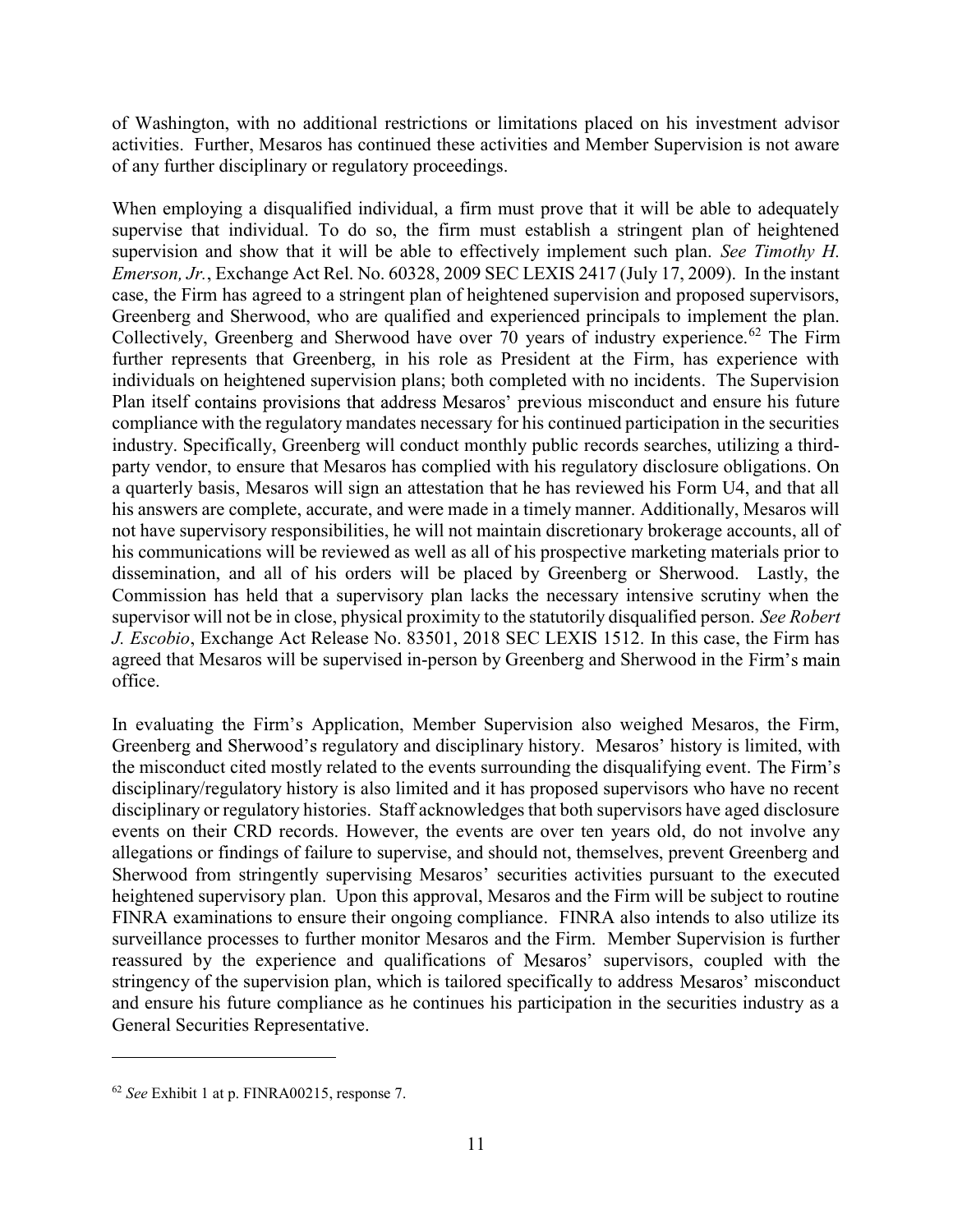In the absence of either new information that provides evidence that Mesaros has engaged in misconduct since his disqualifying event, or other aggravating facts, FINRA approves the Firm's Application.

# VI. Conclusion

In summary, FINRA approves of Greenberg Financial's Application to employ Mesaros as a Generals Securities Representative for the following reasons:

- Member Supervision is not aware of any intervening misconduct by Mesaros since the WA DFI's Order dated January 19, 2018;
- After serving his suspension and paying the fine and investigative costs, Mesaros was permitted to resume his investment adviser activities in the State of Washington;
- The Firm has limited recent regulatory/disciplinary history; and,
- Greenberg Financial has proposed experienced and qualified supervisors, with no recent regulatory/disciplinary history and a stringent plan of heightened supervision that is specifically tailored to address the disqualifying event and includes provisions to stringently supervise Mesaros' activities.

FINRA concludes that, to its knowledge: 1) Mesaros meets all applicable requirements for the proposed employment; and 2) the Firm has represented that Greenberg and Sherwood are not related by blood or marriage. Pursuant to FINRA Rule 9523(b)(1), the Firm has submitted an executed letter consenting to a supervisory plan and thus waiving certain rights as detailed in the Rule.

FINRA also concludes that it would not constitute an unreasonable risk of harm to the market and investors to permit Mesaros' association with Greenberg Financial in accordance with the Plan of Heightened Supervision. In conformity with the provisions of Rule 19h-1, the association of Mesaros with Greenberg Financial will become effective within 30 days of receipt of this Notice by the Commission, unless otherwise notified by the Commission.

On Behalf of FINRA,

 $N$ armo

Marcia E. Asquith Executive Vice President & Corporate Secretary